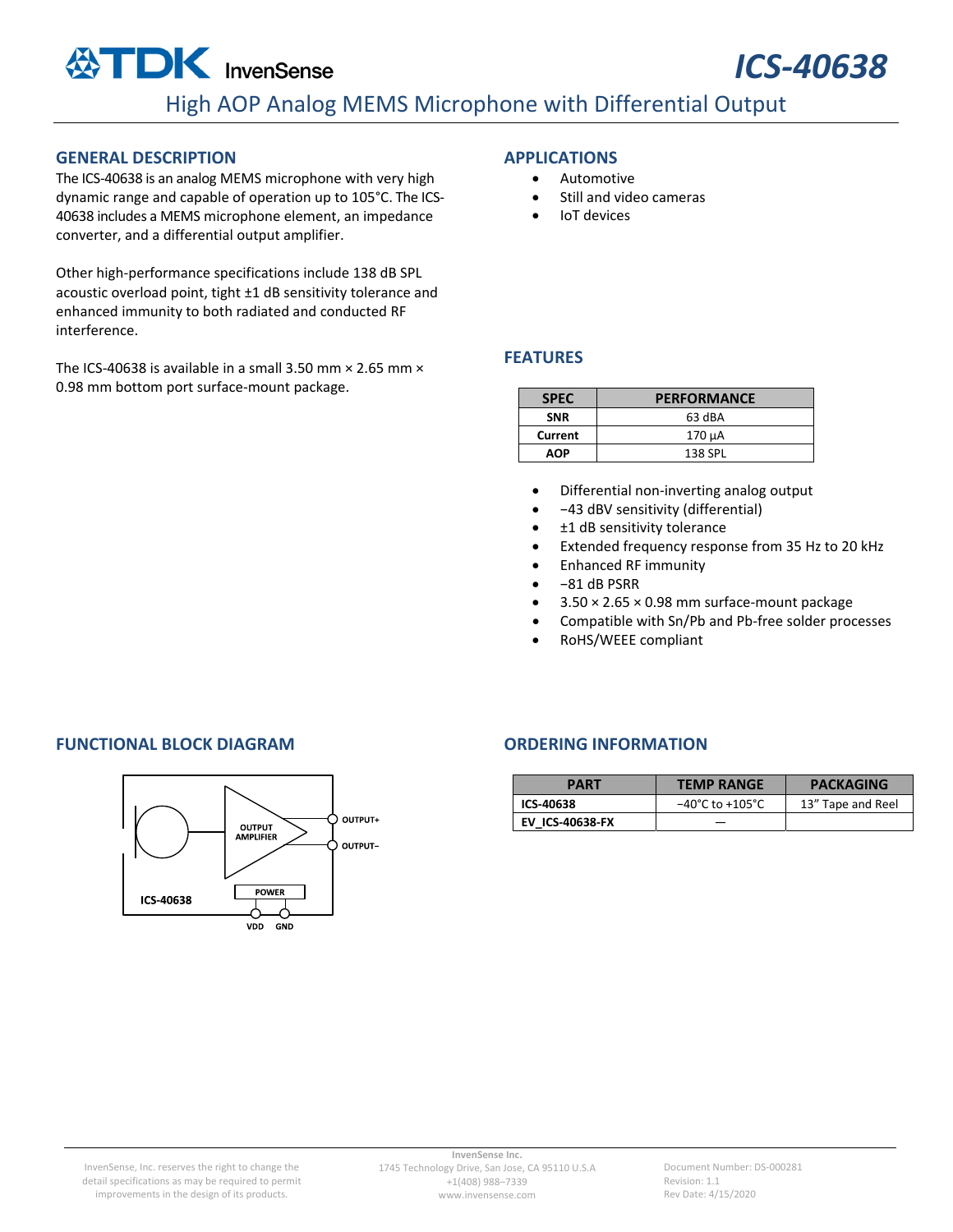

## **TABLE OF CONTENTS**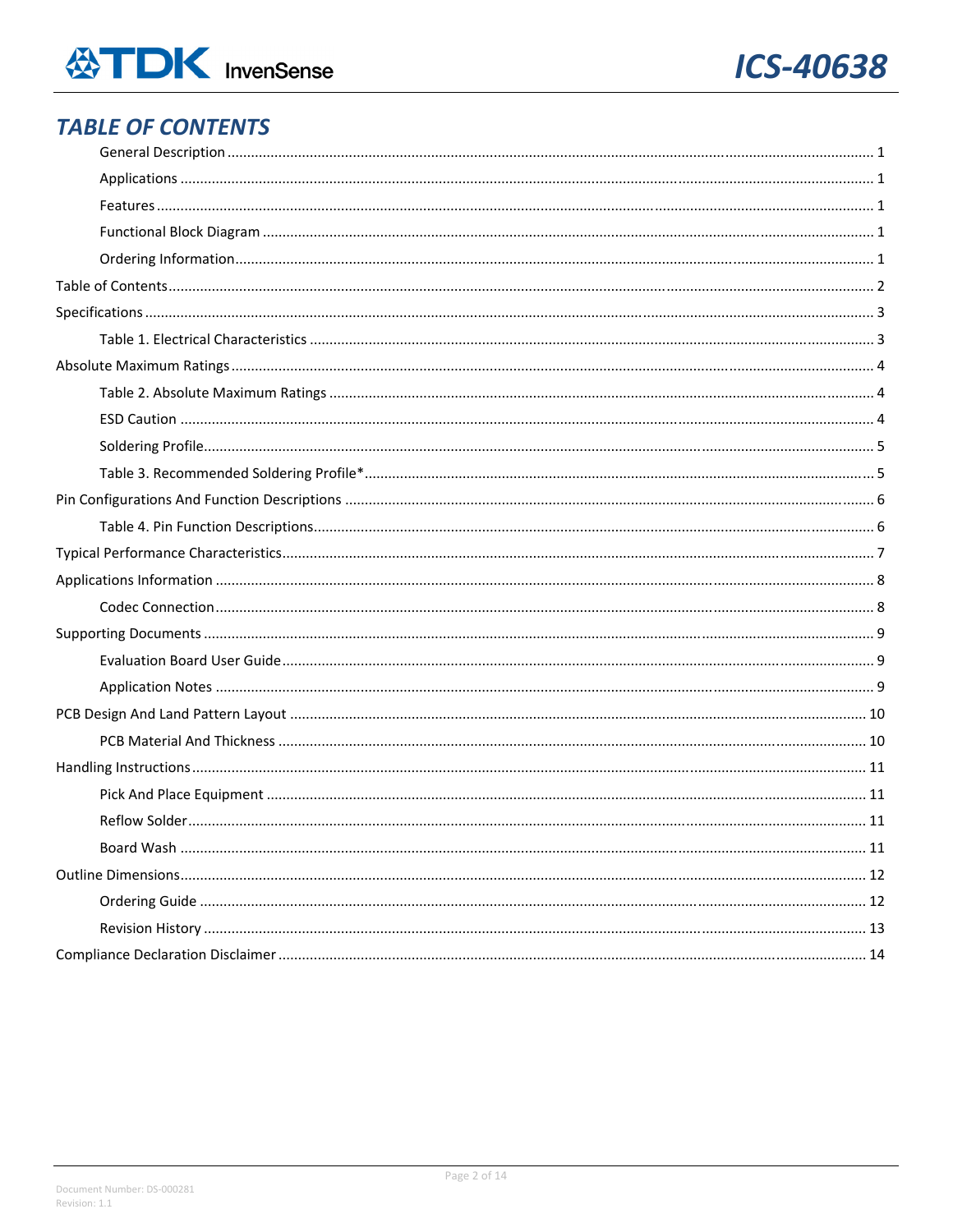## *SPECIFICATIONS*

## **TABLE 1. ELECTRICAL CHARACTERISTICS**

 $T_A$  = 25°C,  $V_{DD}$  = 1.52 to 3.63 V, unless otherwise noted. Typical specifications are not guaranteed.

| <b>PARAMETER</b>                       | <b>CONDITIONS</b>                                                  | <b>MIN</b> | <b>TYP</b>   | <b>MAX</b> | <b>UNITS</b>   | <b>NOTES</b> |
|----------------------------------------|--------------------------------------------------------------------|------------|--------------|------------|----------------|--------------|
| <b>PERFORMANCE</b>                     |                                                                    |            |              |            |                |              |
| Directionality                         |                                                                    |            | Omni         |            |                |              |
| <b>Output Polarity</b>                 |                                                                    |            | Non-Inverted |            |                |              |
| Sensitivity                            | 1 kHz, 94 dB SPL, differential                                     | $-44$      | $-43$        | $-42$      | dBV            |              |
| Signal-to-Noise Ratio (SNR)            | 20 kHz bandwidth, A-weighted                                       |            | 63           |            | dBA            |              |
| Equivalent Input Noise (EIN)           | 20 kHz bandwidth, A-weighted                                       |            | 31           |            | <b>dBA SPL</b> |              |
| <b>Dynamic Range</b>                   | Derived from EIN and acoustic<br>107                               |            |              |            | dB             |              |
| <b>Total Harmonic Distortion (THD)</b> | overload point<br>105 dB SPL                                       |            | 0.2          |            | $\%$           |              |
| Power Supply Rejection Ratio (PSRR)    | 1 kHz, 100 mV p-p sine wave<br>superimposed on $V_{DD}$ = 2.75 V   |            | $-81$        |            | dB             |              |
| Power Supply Rejection (PSR)           | 217 Hz, 100 mVp-p square wave<br>superimposed on $V_{DD}$ = 2.75 V | $-111$     |              |            | dBV            |              |
| <b>Acoustic Overload Point</b>         | <b>10% THD</b>                                                     |            | 138          |            | dB SPL         |              |
| <b>POWER SUPPLY</b>                    |                                                                    |            |              |            |                |              |
| Supply Voltage (V <sub>DD</sub> )      | Standard mode                                                      | 1.52       |              | 3.63       | $\vee$         |              |
| Supply Current (I <sub>S</sub> )       | $V_{DD} = 1.8 V$                                                   |            | 170          | 190        | μA             |              |
| <b>OUTPUT CHARACTERISTICS</b>          |                                                                    |            |              |            |                |              |
| Differential Output Impedance          |                                                                    |            | 355          |            | Ω              |              |
| Output Common Mode Voltage             | OUTPUT+ and OUTPUT-                                                |            | 1.0          |            | $\vee$         |              |
| <b>Output Differential Offset</b>      | Between OUTPUT+ and OUTPUT-                                        |            | 10           |            | mV             |              |
| <b>Startup Time</b>                    | Output to within ±0.5 dB of stable<br>sensitivity                  |            | 15           | 20         | ms.            |              |
| Maximum Output Voltage                 | 138 dB SPL input                                                   |            | 1.0          |            | V rms          |              |
| Noise Floor                            | 20 Hz to 20 kHz, A-weighted, rms                                   |            | $-106$       |            | dBV            |              |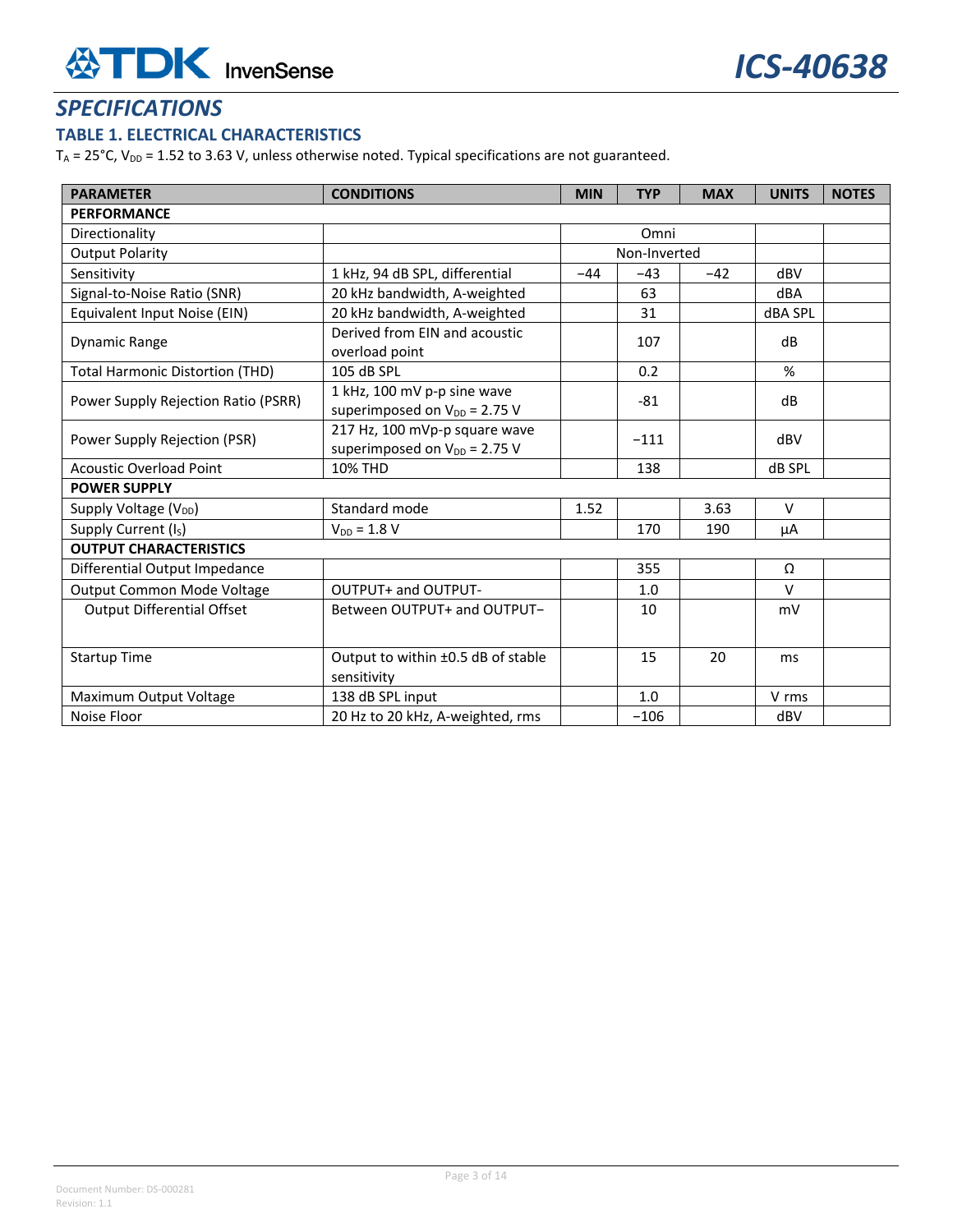## *ABSOLUTE MAXIMUM RATINGS*

Stress above those listed as Absolute Maximum Ratings may cause permanent damage to the device. These are stress ratings only and functional operation of the device at these conditions is not implied. Exposure to the absolute maximum ratings conditions for extended periods may affect device reliability.

## **TABLE 2. ABSOLUTE MAXIMUM RATINGS**

| <b>PARAMETER</b>                  | <b>RATING</b>                                 |
|-----------------------------------|-----------------------------------------------|
| Supply Voltage (V <sub>DD</sub> ) | $-0.3$ V to $+3.63$ V                         |
| <b>Mechanical Shock</b>           | 10,000 $q$                                    |
| Vibration                         | Per MIL-STD-883 Method 2007, Test Condition B |
| Temperature Range                 |                                               |
| Operating                         | $-40^{\circ}$ C to +105 $^{\circ}$ C *        |
| Storage                           | $-55^{\circ}$ C to +150 $^{\circ}$ C          |

\*Operating range guarantees mic functionality. Some performance may be reduced near temperature limits.

### **ESD CAUTION**



ESD (electrostatic discharge) sensitive device. Charged devices and circuit boards can discharge without detection. Although this product features patented or proprietary protection circuitry, damage may occur on devices subjected to high energy ESD. Therefore proper ESD precautions should be taken to avoid performance degradation or loss of functionality.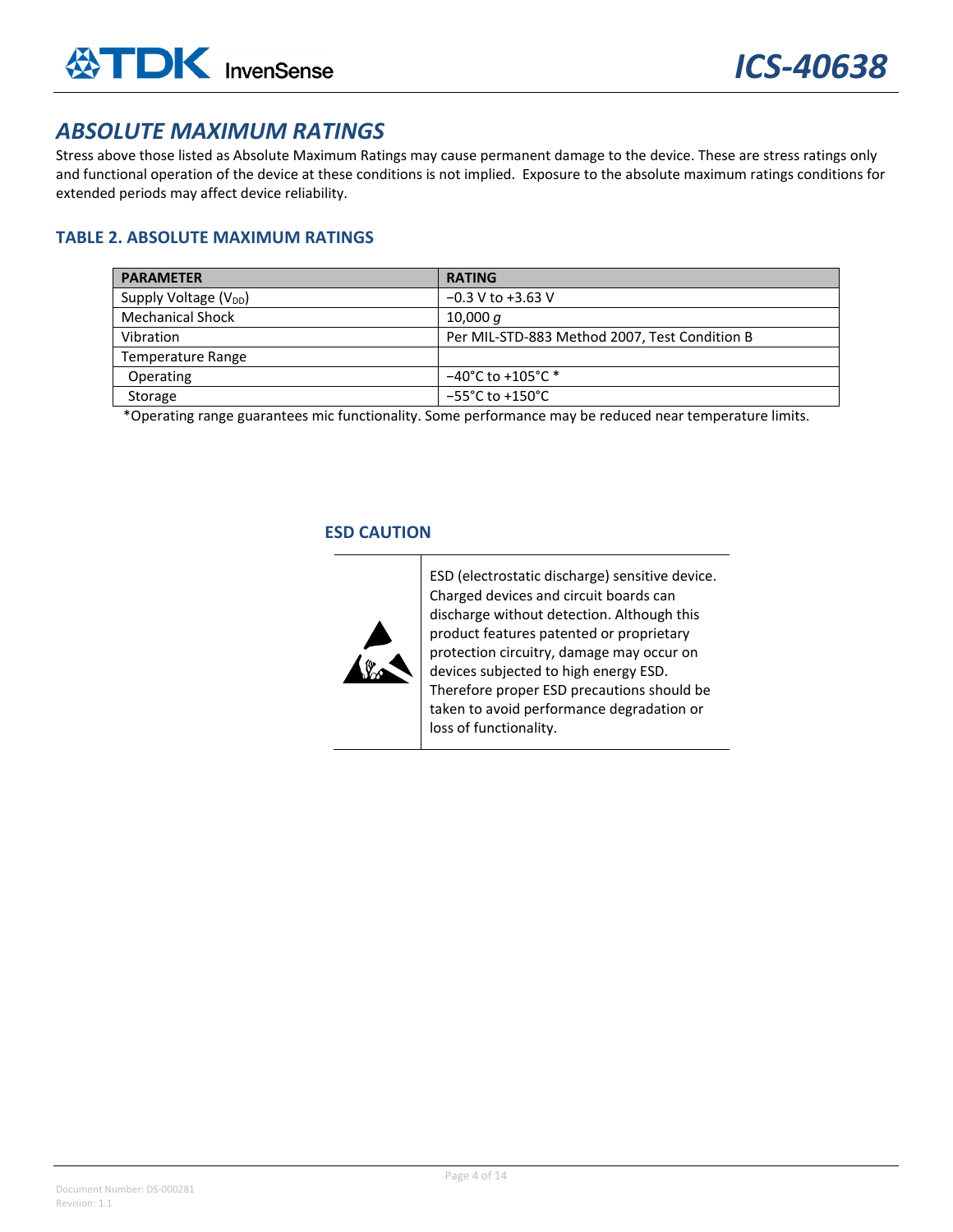### **SOLDERING PROFILE**



**Figure 1. Recommended Soldering Profile Limits**

## **TABLE 3. RECOMMENDED SOLDERING PROFILE\***

| <b>PROFILE FEATURE</b>                                           |                                             | <b>Sn63/Pb37</b>     | <b>Pb-Free</b>       |  |
|------------------------------------------------------------------|---------------------------------------------|----------------------|----------------------|--|
| Average Ramp Rate $(T_L$ to $T_P$ )                              |                                             | 1.25°C/sec max       | 1.25°C/sec max       |  |
|                                                                  | Minimum Temperature<br>(T <sub>SMIN</sub> ) | $100^{\circ}$ C      | $100^{\circ}$ C      |  |
| Preheat                                                          | Maximum Temperature<br>(T <sub>SMAX</sub> ) | $150^{\circ}$ C      | $200^{\circ}$ C      |  |
|                                                                  | Time ( $T_{SMIN}$ to $T_{SMAX}$ ), ts       | 60 sec to 75 sec     | 60 sec to 75 sec     |  |
| Ramp-Up Rate (T <sub>SMAX</sub> to T <sub>L</sub> )              |                                             | $1.25^{\circ}$ C/sec | $1.25^{\circ}$ C/sec |  |
| Time Maintained Above Liquidous (tL)                             |                                             | 45 sec to 75 sec     | $^{\sim}50$ sec      |  |
| Liquidous Temperature (TL)                                       |                                             | $183^{\circ}$ C      | $217^{\circ}$ C      |  |
| Peak Temperature $(T_P)$                                         |                                             | 215°C+3°C/-3°C       | 260°C +0°C/-5°C      |  |
| Time Within +5°C of Actual Peak<br>Temperature (t <sub>P</sub> ) |                                             | 20 sec to 30 sec     | 20 sec to 30 sec     |  |
| Ramp-Down Rate                                                   |                                             | 3°C/sec max          | 3°C/sec max          |  |
| Time +25°C ( $t_{25}$ °c) to Peak Temperature                    |                                             | 5 min max            | 5 min max            |  |

\*Note: The reflow profile in Table 3 is recommended for board manufacturing with InvenSense MEMS microphones. All microphones *are also compatible with the J‐STD‐020 profile*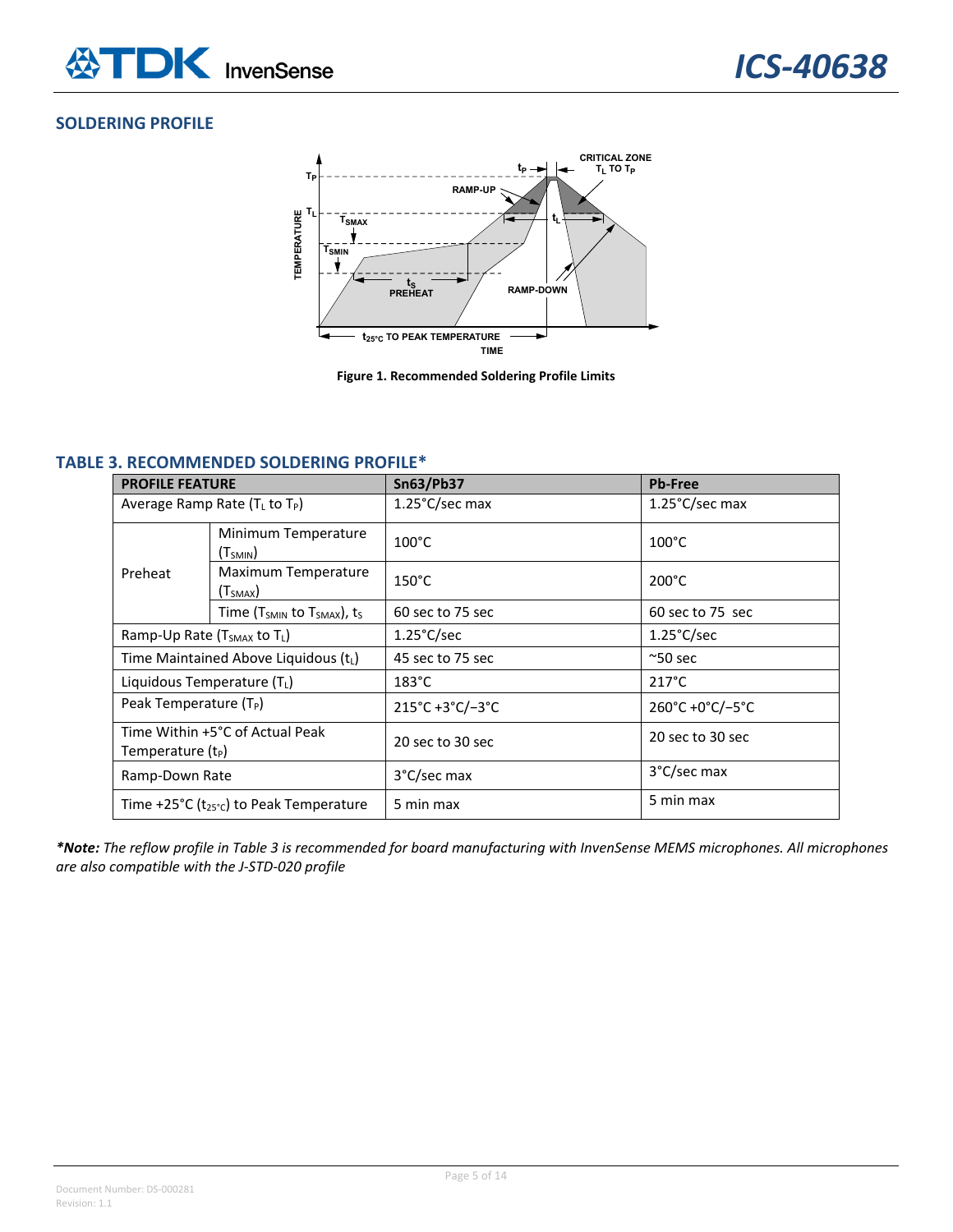## *PIN CONFIGURATIONS AND FUNCTION DESCRIPTIONS*



**Figure 2. Pin Configuration (Top View, Terminal Side Down)**

## **TABLE 4. PIN FUNCTION DESCRIPTIONS**

| <b>PIN</b> | <b>NAME</b> | <b>FUNCTION</b>       |
|------------|-------------|-----------------------|
|            | OUTPUT+     | Analog Output Signal+ |
|            | OUTPUT-     | Analog Output Signal- |
|            | <b>GND</b>  | Ground                |
| 4          | <b>GND</b>  | Ground                |
|            | <b>VDD</b>  | Power Supply          |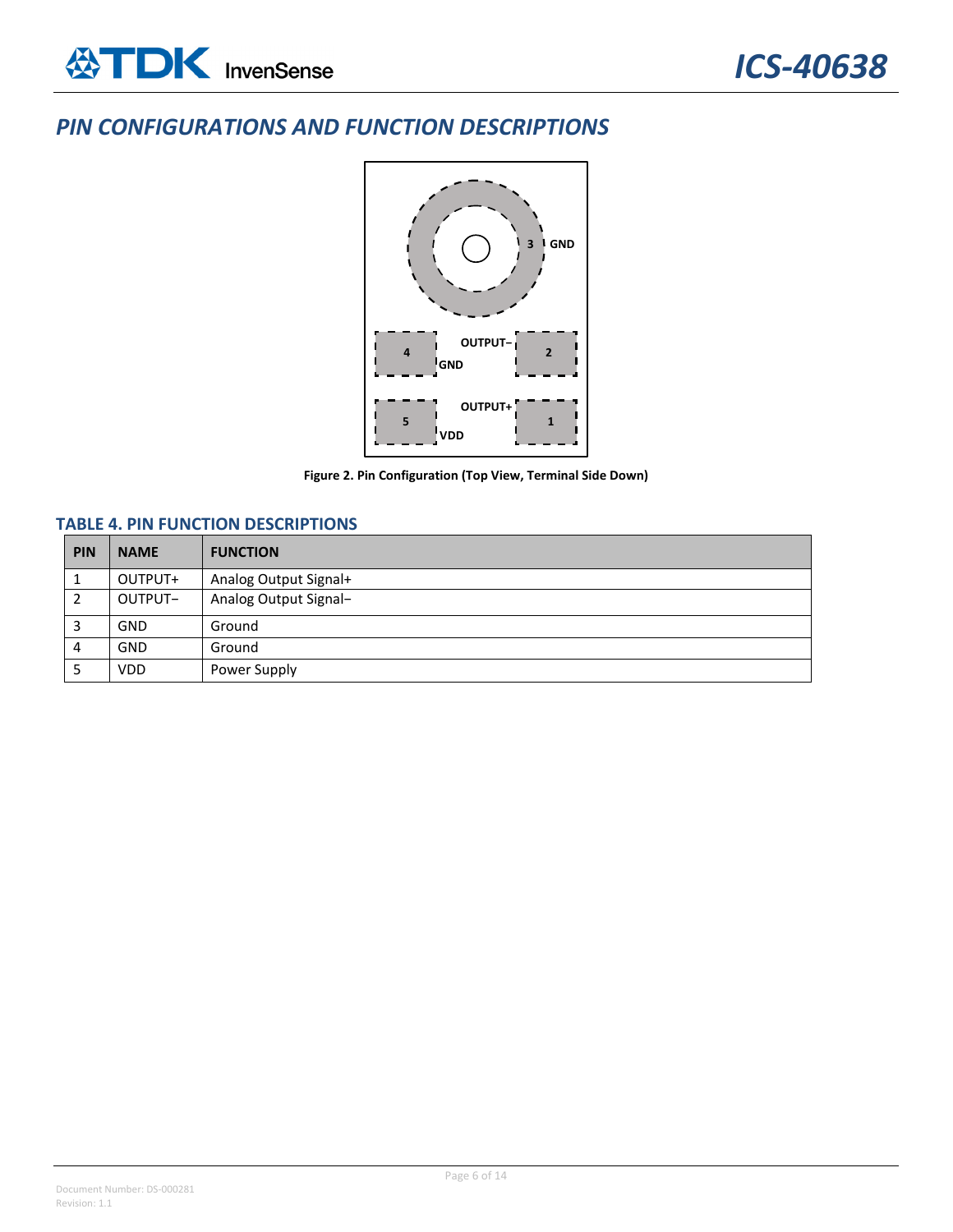## *TYPICAL PERFORMANCE CHARACTERISTICS*



**Figure 3. Typical Frequency Response (Measured) Figure 4. THD + N vs. Input Amplitude**







**Figure 7. THD vs. Temperature**



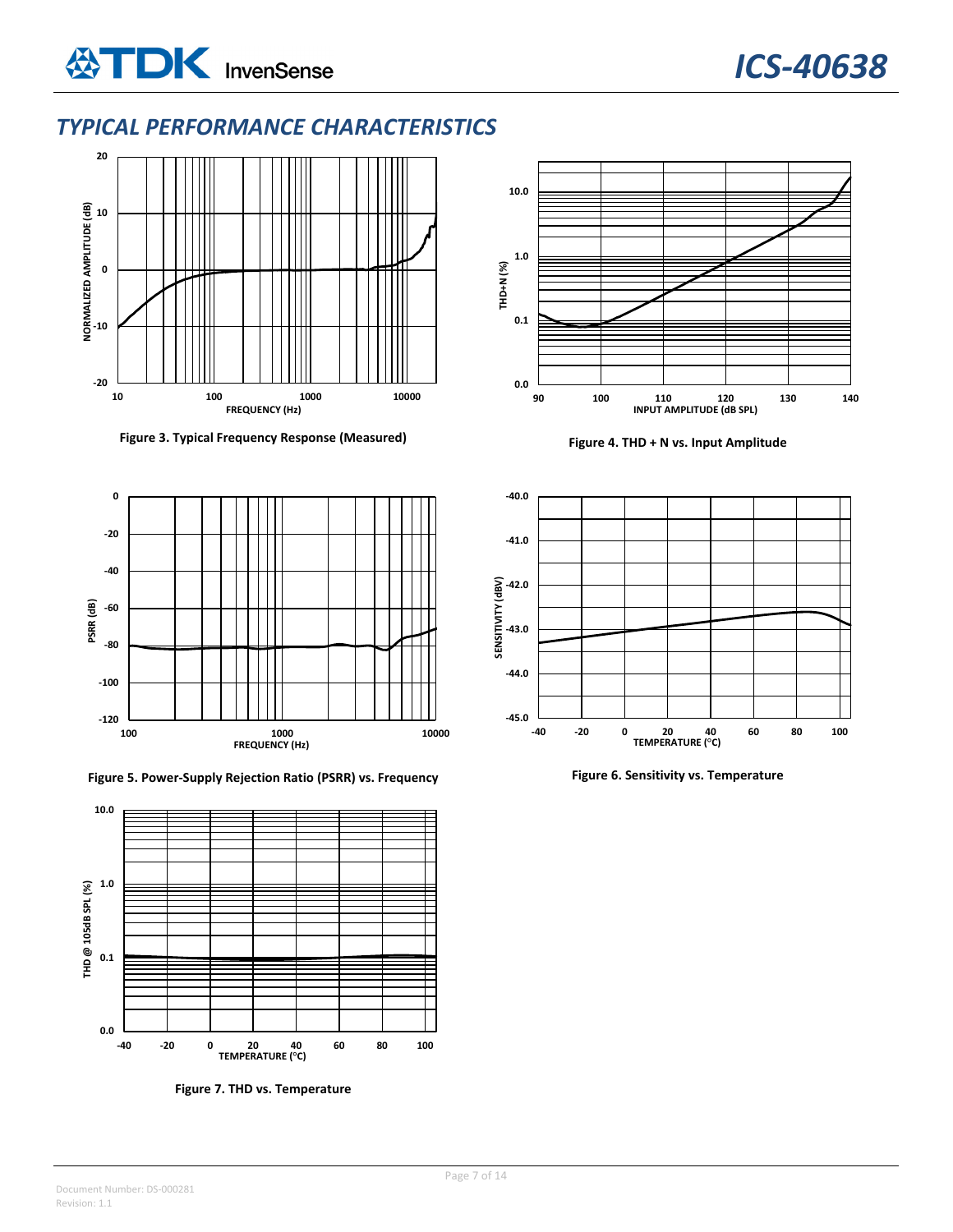## *APPLICATIONS INFORMATION*

### **CODEC CONNECTION**

The ICS-40638 output can be connected to a dedicated codec microphone input (see Figure 8) or to a high input impedance gain stage. A 0.1 µF ceramic capacitor placed close to the ICS‐40638 supply pin is used for testing and is recommended to adequately decouple the microphone from noise on the power supply. A dc blocking capacitor is required at the output of the microphone. This capacitor creates a high‐pass filter with a corner frequency at

 $f_c = 1/(2\pi \times C \times R)$ 

where *R* is the input impedance of the codec.

A minimum value of 2.2 μF is recommended in Figure 8 for codecs, which may have a very low input impedance at some PGA gain settings.



**Figure 8. ICS‐40638 Connected to a Differential‐Input Codec**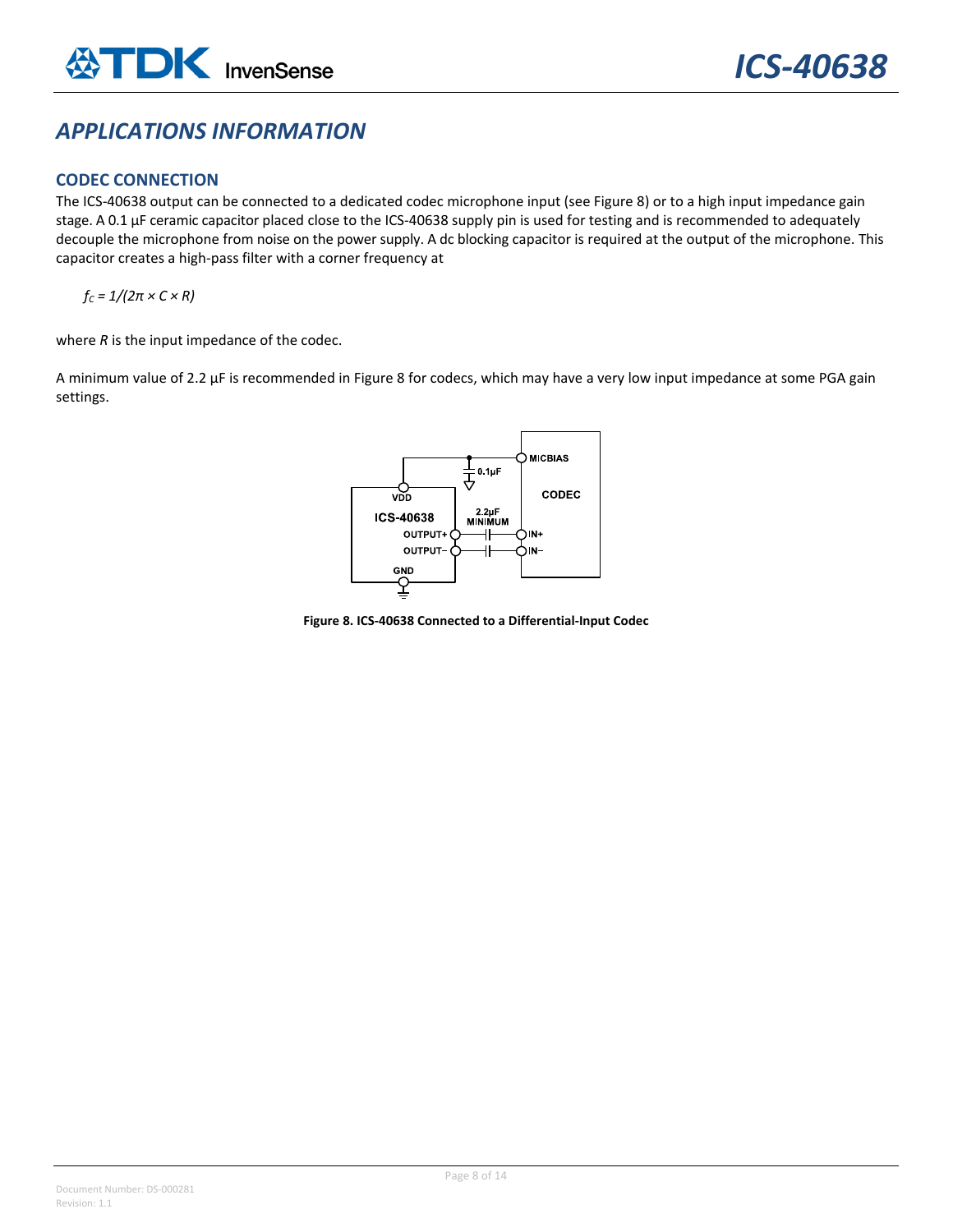## **ATDK** InvenSense *SUPPORTING DOCUMENTS*

For additional information, see the following documents.

#### **EVALUATION BOARD USER GUIDE**

AN‐000012, *Differential Analog Output MEMS Microphone Flex Evaluation Board*

### **APPLICATION NOTES**

AN‐100, *MEMS Microphone Handling and Assembly Guide* AN‐1003, *Recommendations for Mounting and Connecting the InvenSense Bottom‐Ported MEMS Microphones* AN‐1112, *Microphone Specifications Explained* AN‐1124, *Recommendations for Sealing InvenSense Bottom‐Port MEMS Microphonesfrom Dust and Liquid Ingress* AN‐1140, *Microphone Array Beamforming* AN‐1165, *Op Amps for Microphone Preamp Circuits* AN‐000161, *ESD Design and Test Guidelines for MEMS Microphones*

Document Number: DS‐000281 Revision: 1.1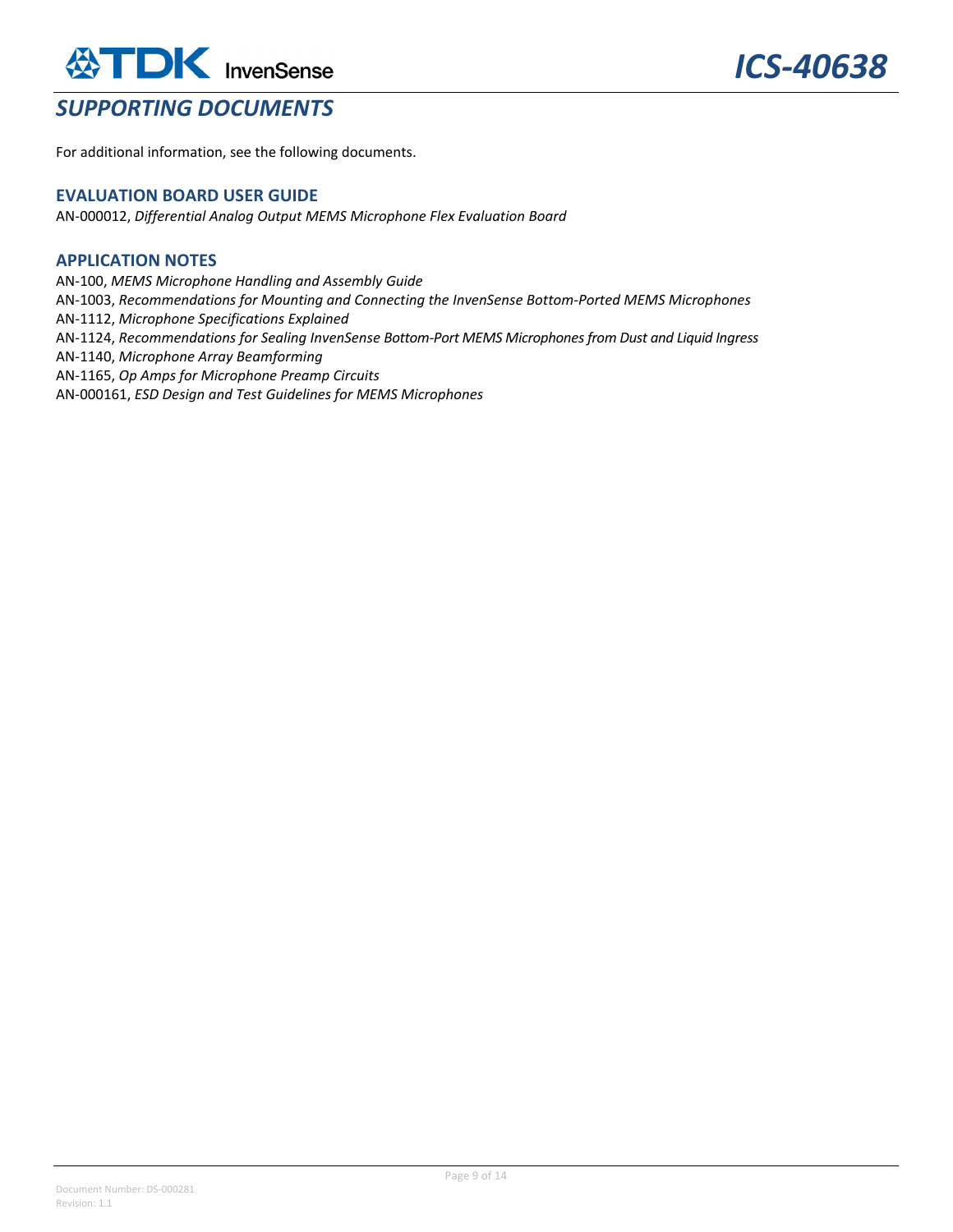## *PCB DESIGN AND LAND PATTERN LAYOUT*

Lay out the PCB land pattern for the ICS-40638 at a 1:1 ratio to the solder pads on the microphone package (see Figure 9.) Take care to avoid applying solder paste to the sound hole in the PCB. Figure 10 shows a suggested solder paste stencil pattern layout. The response of the ICS-40638 is not affected by the PCB hole size, as long as the hole is not smaller than the sound port of the microphone (0.375 mm in diameter). A 0.5 mm to 1 mm diameter for the hole is recommended.

Align the hole in the microphone package with the hole in the PCB. The exact degree of the alignment does not affect the performance of the microphone as long as the holes are not partially or completely blocked.



**Figure 9. Recommended PCB Land Pattern Layout**



**Figure 10. Recommended Solder Paste Stencil Pattern Layout**

### **PCB MATERIAL AND THICKNESS**

The performance of the ICS-40638 is not affected by PCB thickness. The ICS-40638 can be mounted on either a rigid or flexible PCB. A flexible PCB with the microphone can be attached directly to the device housing with an adhesive layer. This mounting method offers a reliable seal around the sound port while providing the shortest acoustic path for good sound quality.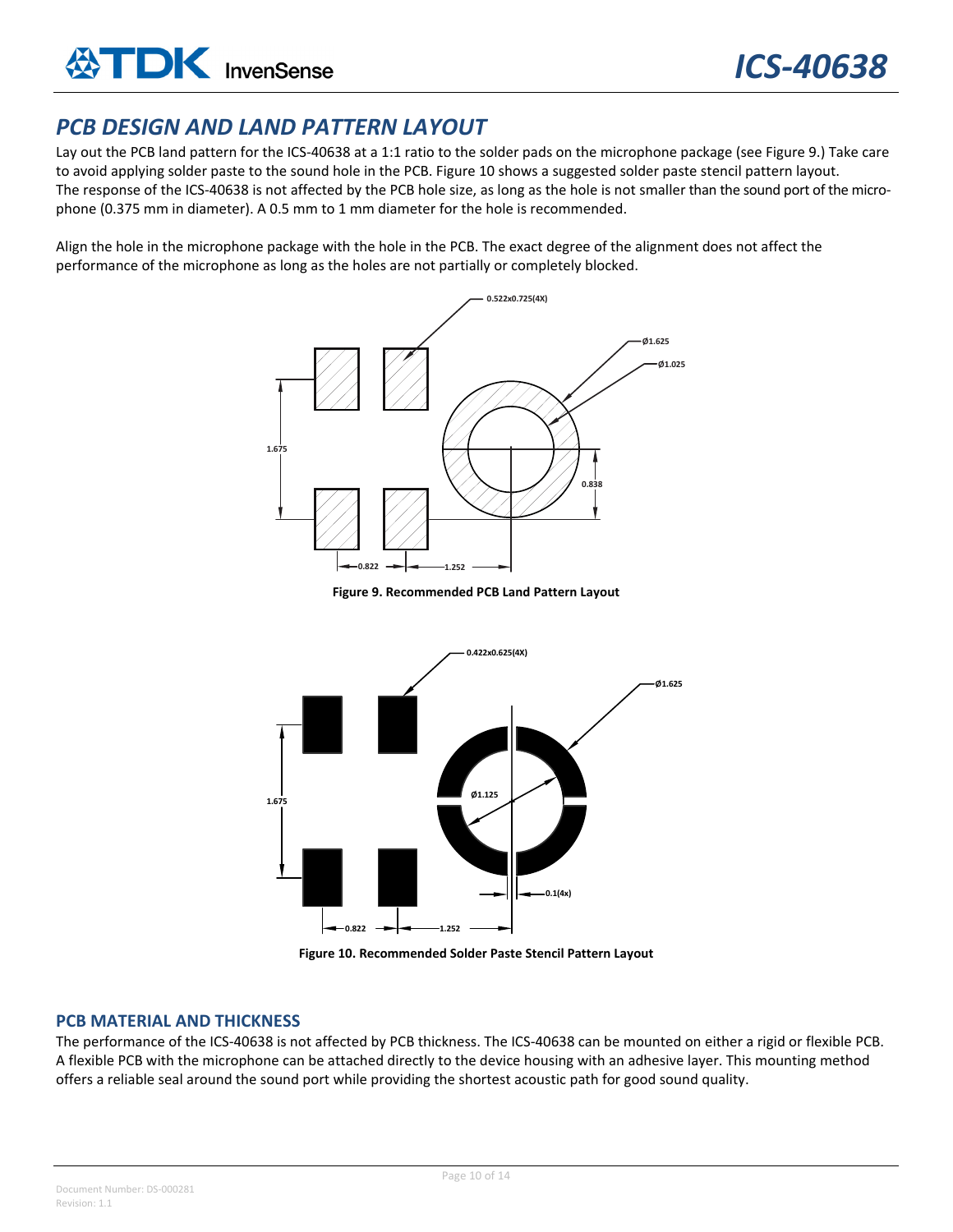## *HANDLING INSTRUCTIONS*

## **PICK AND PLACE EQUIPMENT**

The MEMS microphone can be handled using standard pick‐and‐place and chip shooting equipment. Take care to avoid damage to the MEMS microphone structure as follows:

- Use a standard pickup tool to handle the microphone. Because the microphone hole is on the bottom of the package, the pickup tool can make contact with any part of the lid surface.
- Do not pick up the microphone with a vacuum tool that makes contact with the bottom side of the microphone. Do not pull air out of or blow air into the microphone port.
- Do not use excessive force to place the microphone on the PCB.

#### **REFLOW SOLDER**

For best results, the soldering profile must be in accordance with the recommendations of the manufacturer of the solder paste used to attach the MEMS microphone to the PCB. It is recommended that the solder reflow profile not exceed the limit conditions specified in Figure 1 and Table 3.

#### **BOARD WASH**

When washing the PCB, ensure that water does not make contact with the microphone port. Do not use blow‐off procedures or ultrasonic cleaning.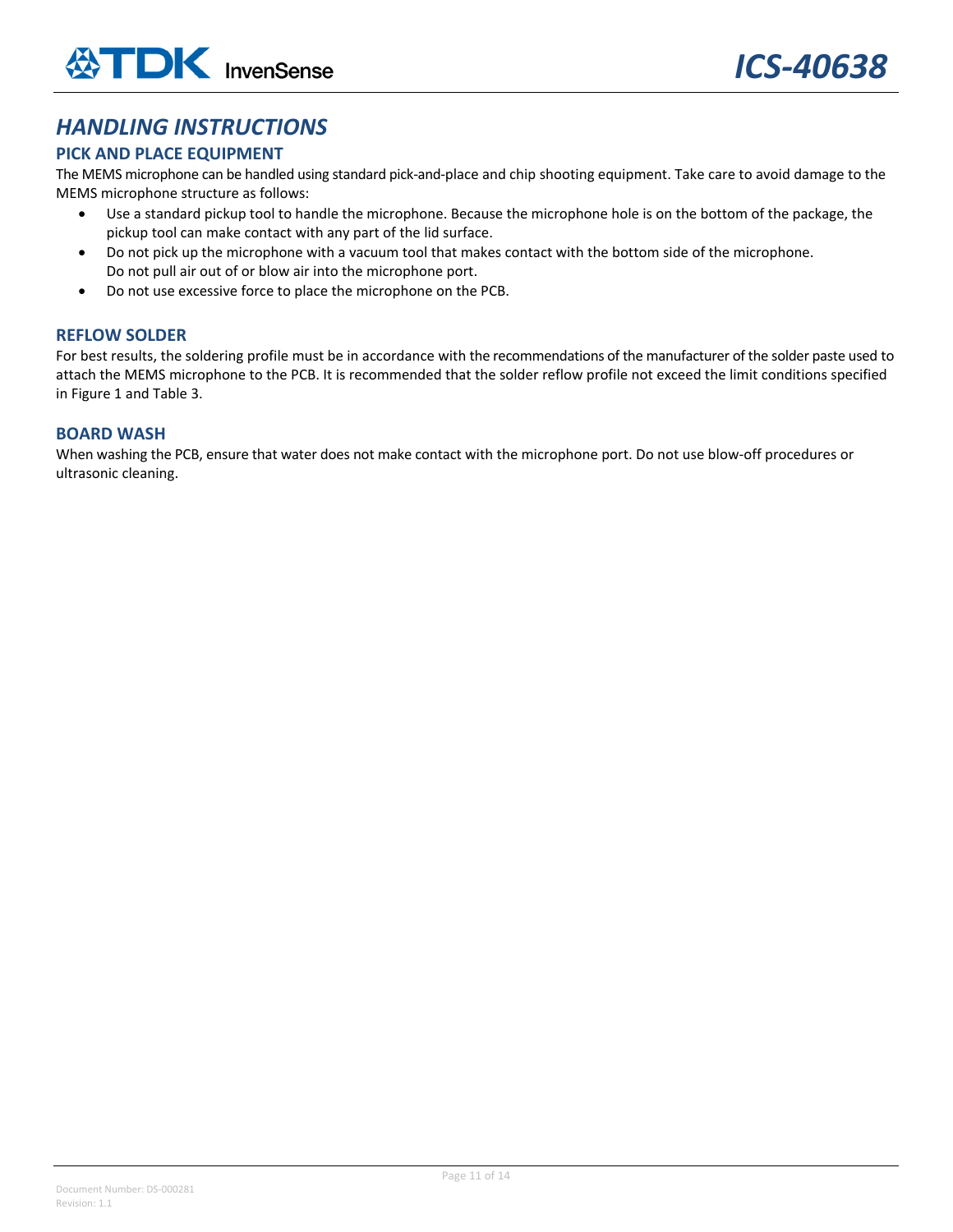



## *OUTLINE DIMENSIONS*





**BOTTOM VIEW**

**TOP VIEW**



**Figure 11. 5‐Terminal Chip Array Small Outline No Lead Cavity 3.50 mm × 2.65 mm × 0.98 mm Body Dimensions shown in millimeters**



**Figure 12. Package Marking Specification (Top View, not to scale)**

#### **ORDERING GUIDE**

| <b>PART</b>     | <b>TEMP RANGE</b> | <b>PACKAGE</b>                   | <b>QUANTITY</b> | <b>PACKAGING</b>  |
|-----------------|-------------------|----------------------------------|-----------------|-------------------|
| ICS-40638       | −40°C to          | 5-Terminal LGA CAV               | 10.000          | 13" Tape and Reel |
|                 | $+105^{\circ}$ C  |                                  |                 |                   |
| EV ICS-40638-FX |                   | <b>Flexible Evaluation Board</b> |                 |                   |
|                 |                   |                                  |                 |                   |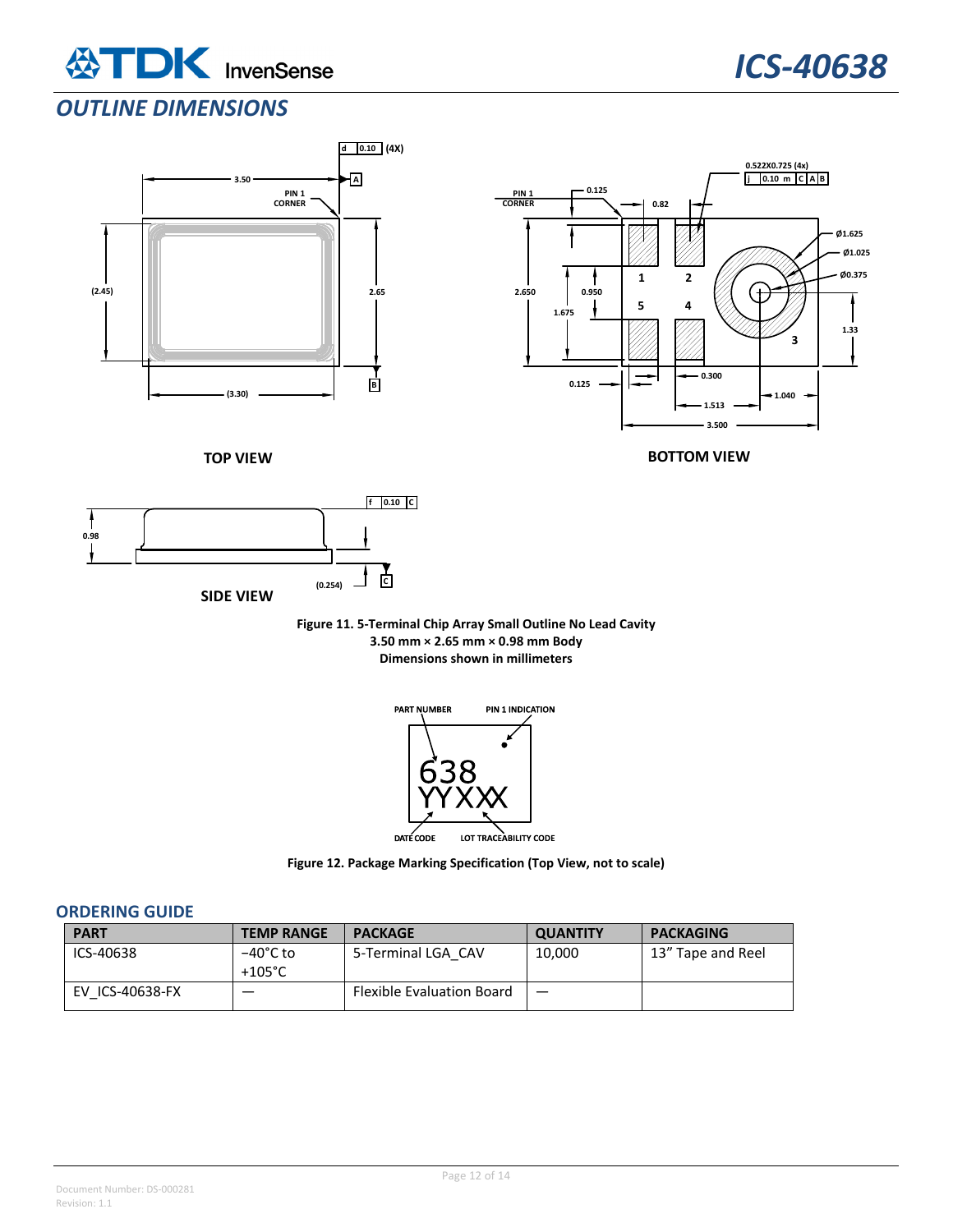

## **REVISION HISTORY**

| <b>REVISION DATE</b> | <b>REVISION</b> | <b>DESCRIPTION</b>          |
|----------------------|-----------------|-----------------------------|
| 11/1/2018            | 0.1             | Initial Preliminary Version |
| 1/29/2020            | 1.0             | Initial Release             |
| 4/15/2020            | 1.1             | Corrected typos             |